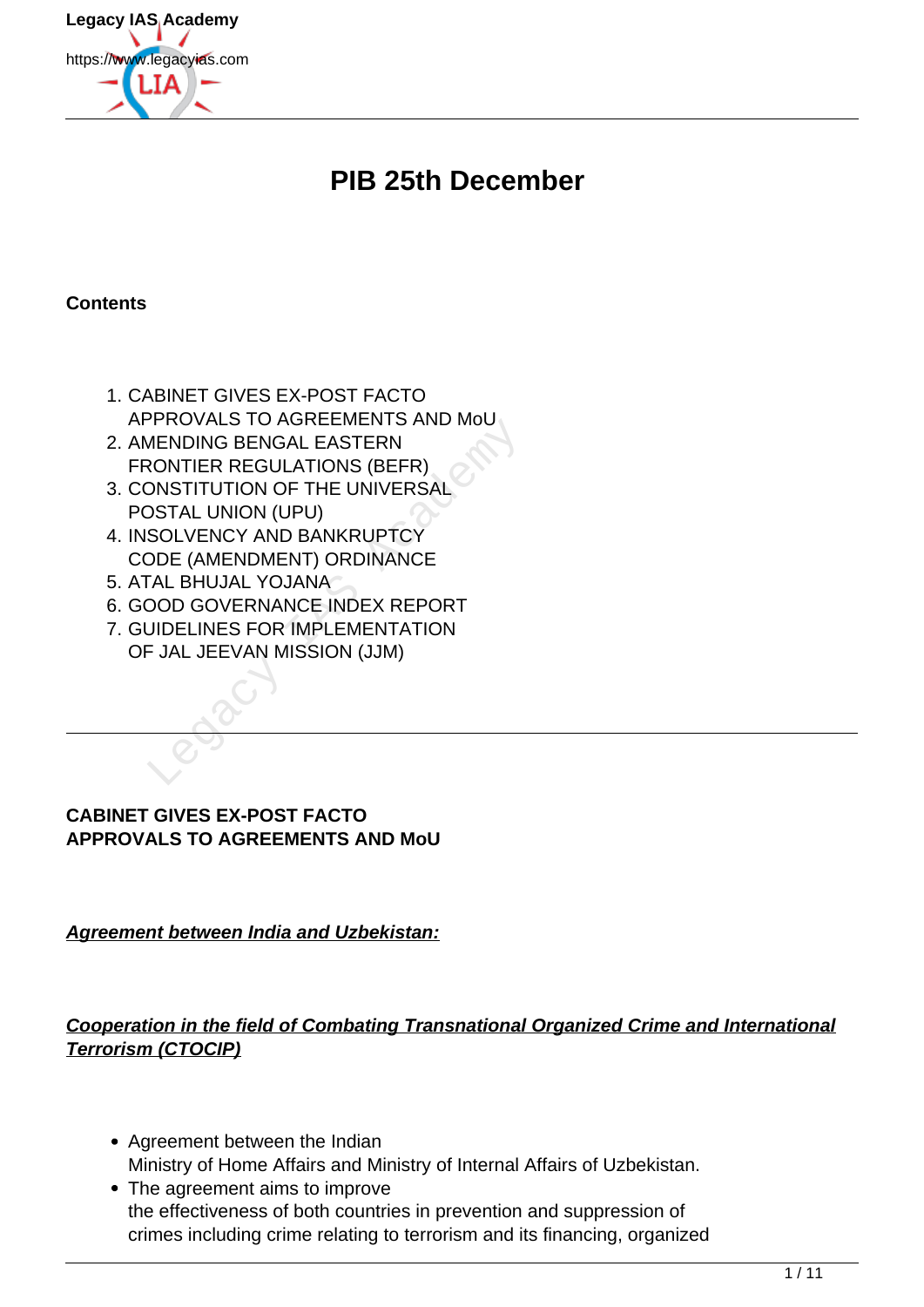

• It also aims to establish a

framework for enhancing cooperation between the officials of intelligence and law-enforcement agencies of the two countries, in line with domestic laws and international obligations.

**MoU between India and Bangladesh:**

#### **Cooperation in Youth Matters**

- Exchange programmes in the field of youth affairs between India and Bangladesh to exchange ideas, values and culture amongst Youth and in consolidating friendly relations. change programmes in the<br>
Id of youth affairs between India and Banglade<br>
Iues and culture amongst Youth and in consoli<br>
In the mericipal perspective among the Youth and e<br>
India areas of youth affairs.<br>
Intertween India a
- To help in developing international perspective among the Youth and expanding their knowledge and expertise in the areas of youth affairs.

### **Agreement between India and Saudi Arabia:**

#### **Security Cooperation**

- Agreement between Govt. on India and Govt. of Kingdom of Saudi Arabia aiming at improvement of effectiveness of both countries in the prevention and suppression of crimes including crime relating to terrorism and its financing and organised crime.
- $\bullet$  It aims to Establish a framework for enhancing cooperation between the officials of intelligence and law-enforcement agencies.

#### **MoU between India and Brazil:**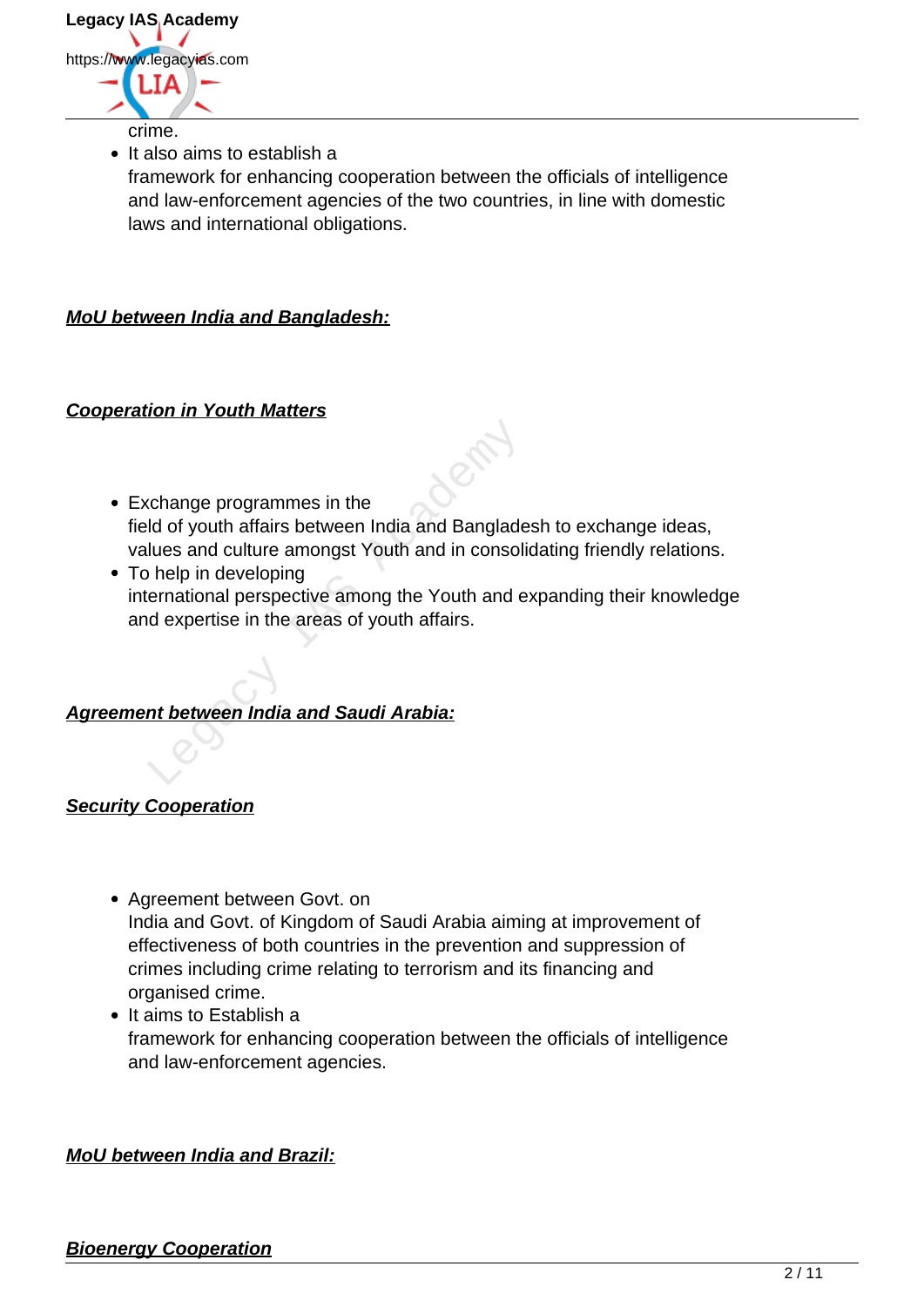

- Federative Republic of Brazil is one of the most important trading partners of India in the entire Latin American and Caribbean (LAC) region.
- Brazil is currently the world's largest producer and consumer of Biofuels. 18% of Brazil's energy mix was Bioelectricity.
- India also has strong focus in the area of biofuels and has set a target to achieve 20% blending of Ethanol in Petrol and 5% blending of Biodiesel in Diesel by 2030.
- The two countries signed an MoU agreeing to cooperate on research and development of renewable energies, as well as in the field of second-generation biofuels.
- Provides framework to promote investment in biofuel, bioelectricity and biogas supply-chains, including feedstock, industrial conversion, distribution and end use sectors. Example and development of renewable energie<br>
cond-generation biofuels.<br>
ovides framework to promote<br>
vestment in biofuel, bioelectricity and biogas suedstock, industrial conversion, distribution and<br> **EXACAL EXACAL EXACAL**

## **AMENDING BENGAL EASTERN FRONTIER REGULATIONS (BEFR)**

## **Why in News?**

- The Cabinet gave ex-post facto approval to the Adaptation of Laws (Amendment) Order, 2019, issued by the President of India **(as per Article 372)** to amend the BEFR, 1873.
- The notification will extend BEFR to the State of **Manipur** to give its indigenous people protection from the provisions of Citizenship Amendment Act, 2019 and make necessary changes in the said Regulation.

## **Background**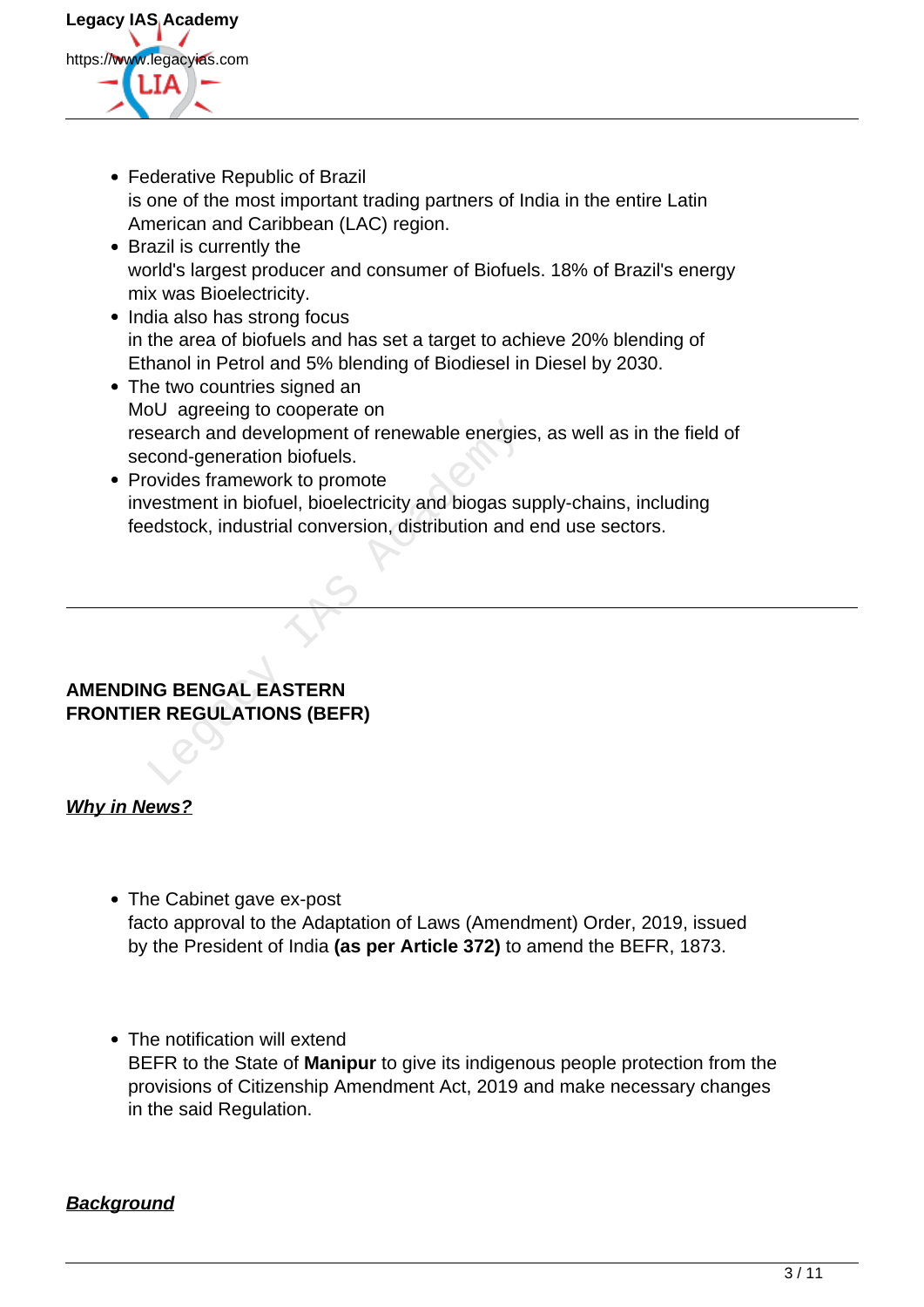

• The Bengal Eastern Frontier Regulations (BEFR), 1873, protected British interests in the tea, oil and elephant trade by prohibiting "British subjects" and Indians from entering into these "Protected Areas" (to prevent them from establishing any commercial venture that could rival the Crown's agents). • The word "British" subjects" was replaced by Citizen of India in 1950 • Hence, it continues to be used in India to officially protect indigenous communities cultures in the North-East. • Inner Line Permit (ILP) is issued under the Bengal Eastern Frontier Regulation, 1873. • ILP is an official travel document issued by the Concerned State Governments **of Arunachal Pradesh, Nagaland and Mizoram** to allow inward travel of an Indian citizen into a protected/restricted area for a limited period of time. • The President's order was issued according to clause 2 of **Article 372** Which states that : For the purpose of bringing the provisions of any law (prior to the commencement of the constitution) in force in the territory of India into accord with the provisions of this Constitution, **the President may by order make such adaptations and modifications of such law**, whether by way of repeal or amendment, as may be necessary or expedient. The Permit (ILP) is<br>sued under the Bengal Eastern Frontier Regula<br>P is an official travel<br>cument issued by the Concerned State Govern<br>adesh, Nagaland and Mizoram to allow inwa<br>otected/restricted area for a<br>ited period of t

### **CONSTITUTION OF THE UNIVERSAL POSTAL UNION (UPU)**

## **Why in News?**

- The Cabinet gave approval to the Ratification of the Tenth Additional Protocol to the Constitution of the Universal Postal Union (UPU)
- The approval enables the Postal Administration of India to have the Instrument of Ratification signed by the Hon'ble President of India and have the same deposited with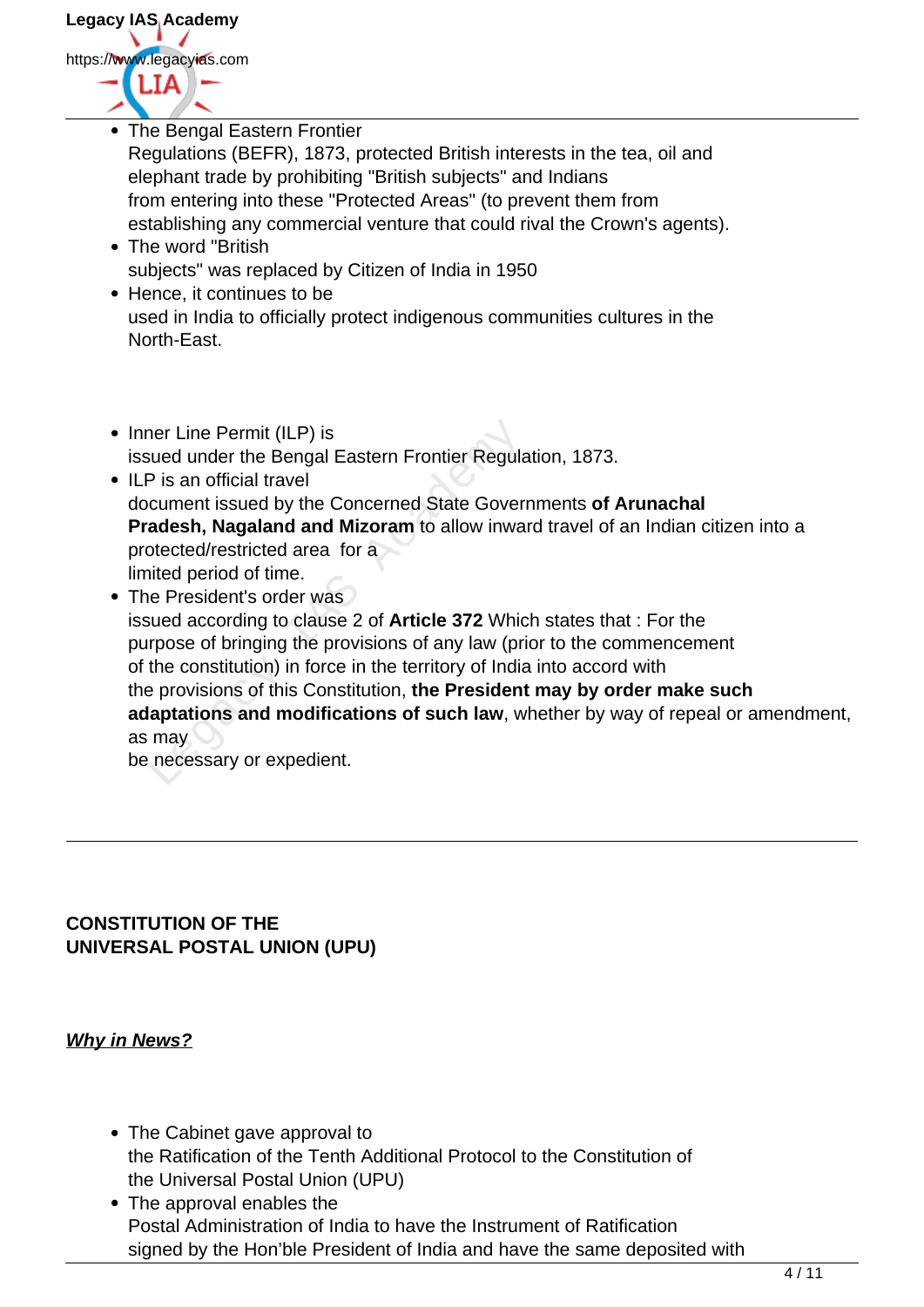

the Director General of the International Bureau of the Universal Postal Union.

• It will enable the Department of Posts to bring out any administrative orders to implement the provisions of the UPU Convention in India.

## **Background**

- UPU is specialized agency of United Nations that coordinates postal policies among member nations, in addition to worldwide postal system. Nations that coordinates postal policies and<br>
Academy of Markonich of Worldwide postal system Markonson established in 1874<br>
Academy Second of Markonical System and Contraction of Markonson<br>
Contractional Telecommunication
- It was established in 1874 and is second oldest international organization worldwide.
- The Oldest international organisation is International Telecommunication Union (ITU), 1865.

### **INSOLVENCY AND BANKRUPTCY CODE (AMENDMENT) ORDINANCE**

### **Why in News?**

- The cabinet approved promulgation of Ordinance and amend the Insolvency and Bankruptcy Code, 2016.
- The Amendment will remove certain ambiguities in the Insolvency and Bankruptcy Code, 2016 and ensure smooth implementation of the Code.

### **Details**

Under the Amendments, the liability of a corporate debtor for an offence committed prior to the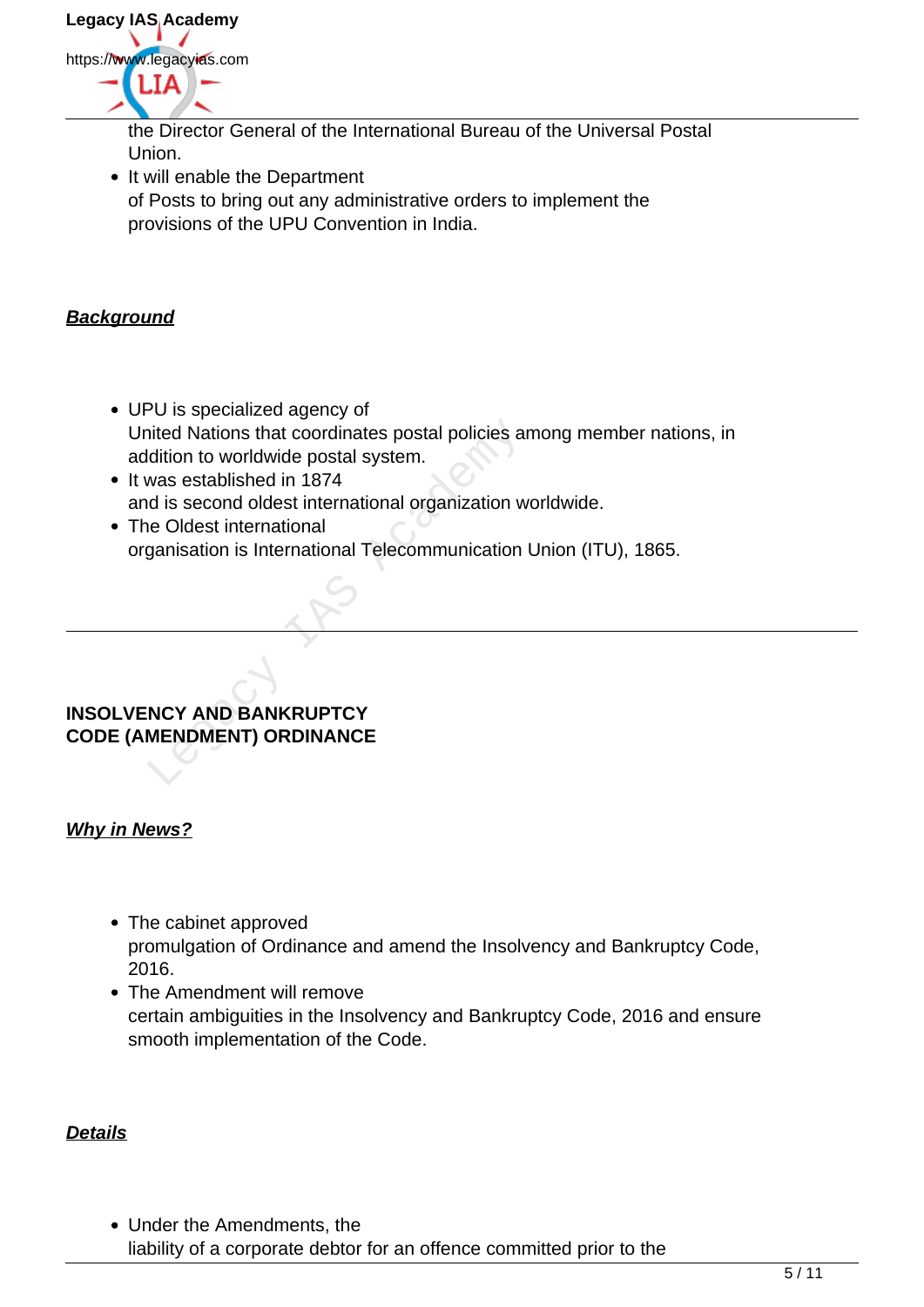

commencement of the corporate insolvency resolution process shall cease, and the corporate debtor shall not be prosecuted for such an offence from the date the resolution plan has been approved by the Adjudicating Authority, if the resolution plan results in the change in the management or control of the corporate debtor to a person who was not:

- A promoter or in the management or control of the corporate debtor or a related party of such a person; or
- A person with regard to whom the relevant investigating authority has, on the basis of material in its possession, reason to believe that he had abetted or conspired for the commission of the offence, and has submitted or filed a report or a complaint to the relevant statutory authority or Court. person with regard to whom the relevant<br>vestigating authority has, on the basis of mater<br>ason to believe that he had abetted or conspire<br>a offence, and has submitted or filed a report of<br>evant statutory authority or Court.
- Subject to relevant provisions the corporate debtor shall, as required, extend all assistance and co-operation to any authority investigating an offence committed prior to the commencement of the corporate insolvency resolution process.

## **ATAL BHUJAL YOJANA**

## **Why in News?**

- The Cabinet approved the implementation of Atal Bhujal Yojana (ATAL JAL) on 24th December 2019.
- On 25th December, the birth anniversary of former Prime Minister Atal Bihari Vajpayee, the Atal Bhujal Yojna was launched by Prime Minister Narendra Modi (Along with the naming of Tunnel under Rohtang Pass after Vajpayee as "Atal tunnel")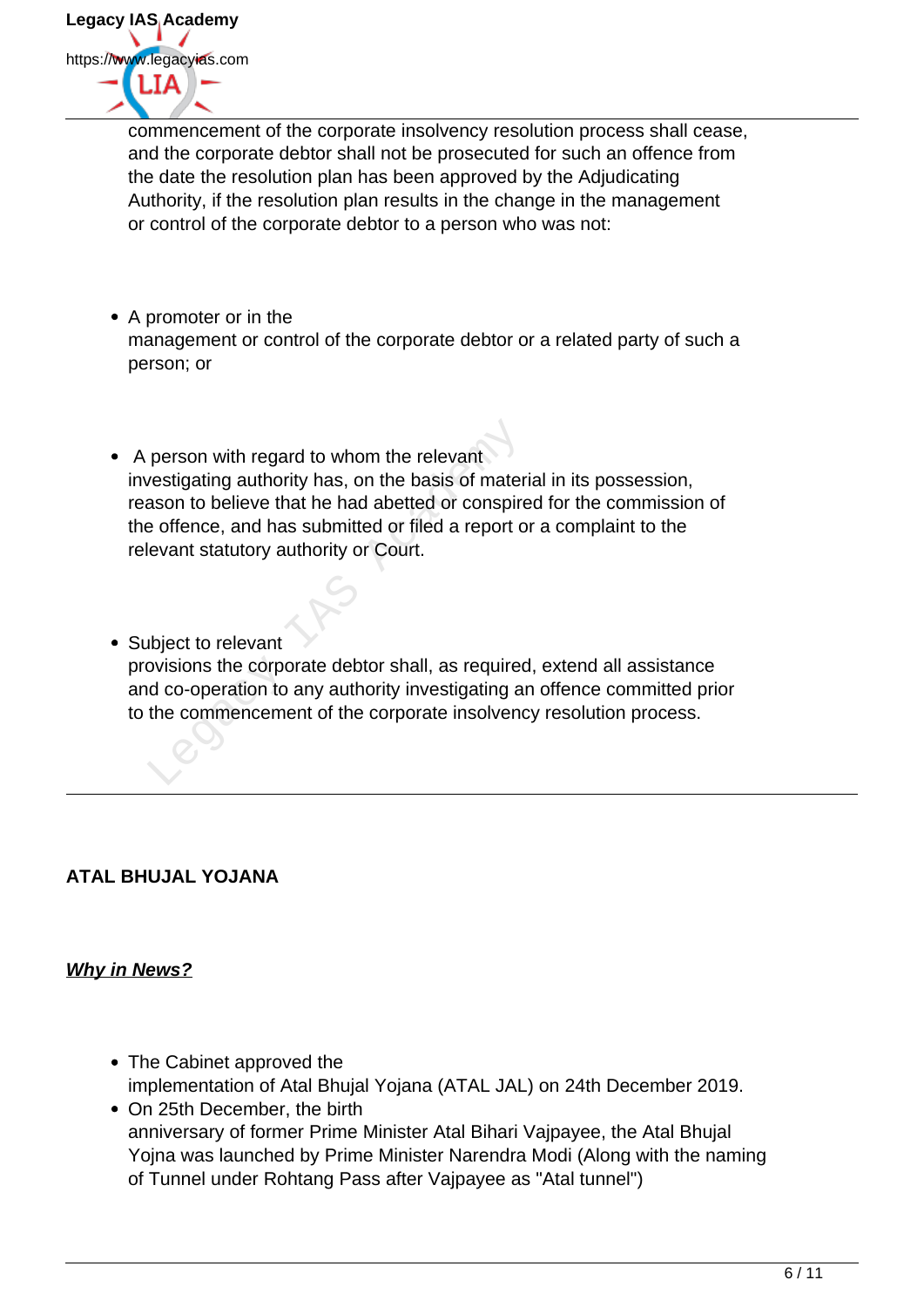

- Ground water contributes to nearly 65% of total irrigated area of the country
- Groundwater contributes to nearly 85% of the rural drinking water supply.
- Increasing demands of **growing population, urbanization and industrialization, deteriorating quality, intensive and unregulated pumping** are a major threat to the Ground Water resources.
- 81.67% of rural households are yet to have household water tap connections.

## **Aims of the scheme:**

- To facilitate the Jal Jeevan Mission's (JJM) aim provide **Functional Household Tap Connection (FHTC)** to every rural household by **2024.** Exercise yet to have household water tap connections<br>
the scheme:<br> **Exercise Scheme:**<br> **Exercise Scheme:**<br> **Exercise Scheme:**<br> **Exercise Scheme Scheme Scheme Scheme Scheme Scheme Scheme Scheme Scheme Scheme Scheme Scheme S**
- To improve ground water management through community participation in identified priority areas in Seven States.
- To promote panchayat led ground water management and behavioural change with primary focus on demand side management.

### **Implementation of the scheme:**

- The scheme is to be implemented in the identified priority areasof the 7 states of **Gujarat, Haryana, Karnataka, Madhya Pradesh, Maharashtra, Rajasthan and Uttar Pradesh,** benefitting nearly 8350 Gram Panchayats in 78 districts in these States.
- The scheme is to be implemented over a period of 5 years (2020-21 to 2024-25).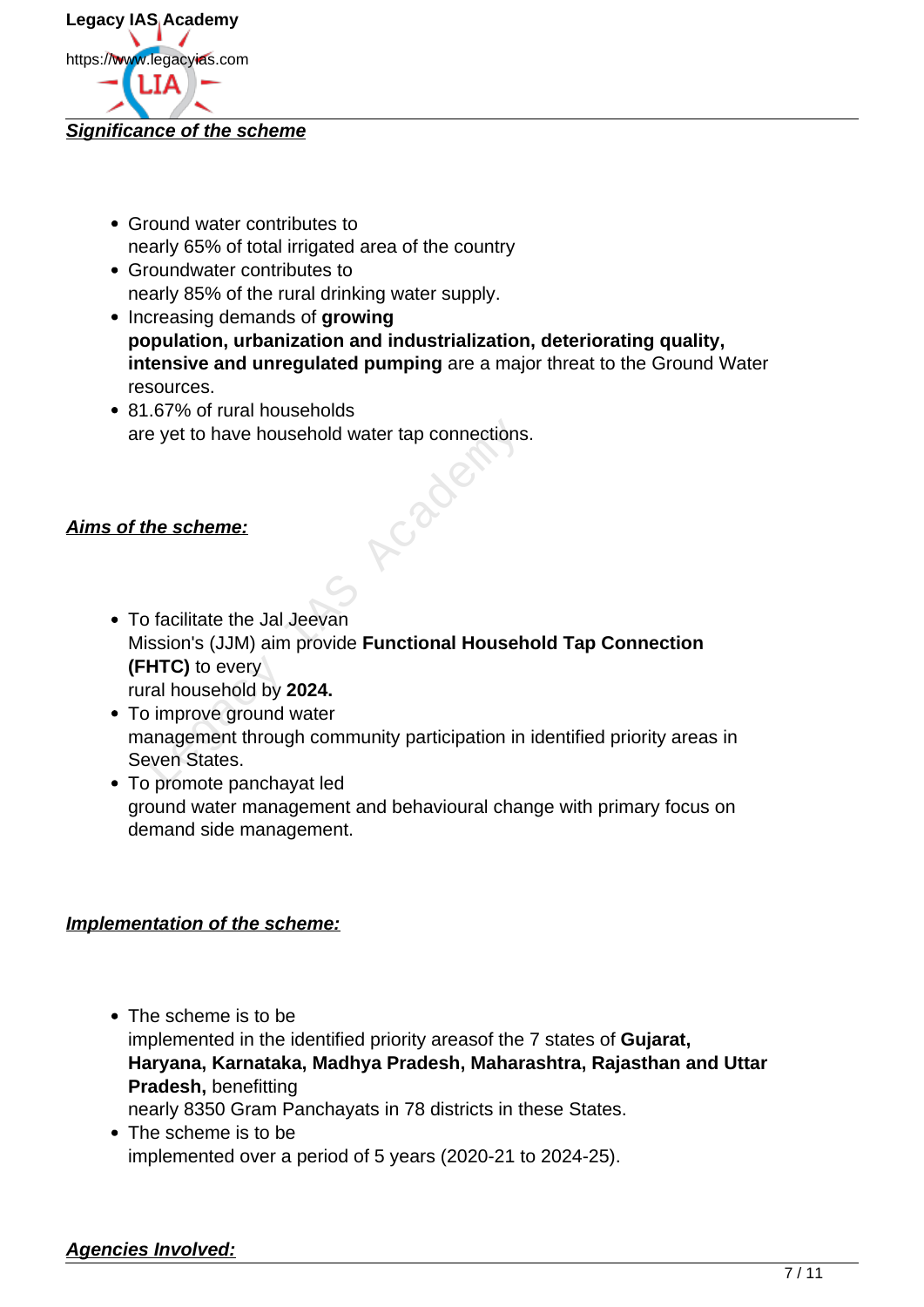

The Department of Water Resources, River Development & Ganga Rejuvenation, Ministry of Jal Shakti

**Funding:**

Out of the total

outlay of Rs. 6000 crore, 50% shall be in the form of World Bank loan, and be repaid by the Central Government. The remaining 50% shall be through Central Assistance from regular budgetary support. Rs. 6000 crore, 50% shall be in the form of Workhe Central Government. The remaining 50% shall be in the form regular budgetary support.

# **Details**

ATAL JAL has two major components:

- **Institutional Strengthening and Capacity Building Component:** 
	- For strengthening institutional arrangements for sustainable ground water management.
	- Improving monitoring networks, capacity building, strengthening of Water User Associations, etc.
- **Incentive Component:**
	- For incentivising the States for achievements in improved groundwater management practices, viz., data dissemination, preparation of water security plans, implementation of management interventions through convergence of ongoing schemes, adopting demand side management practices etc.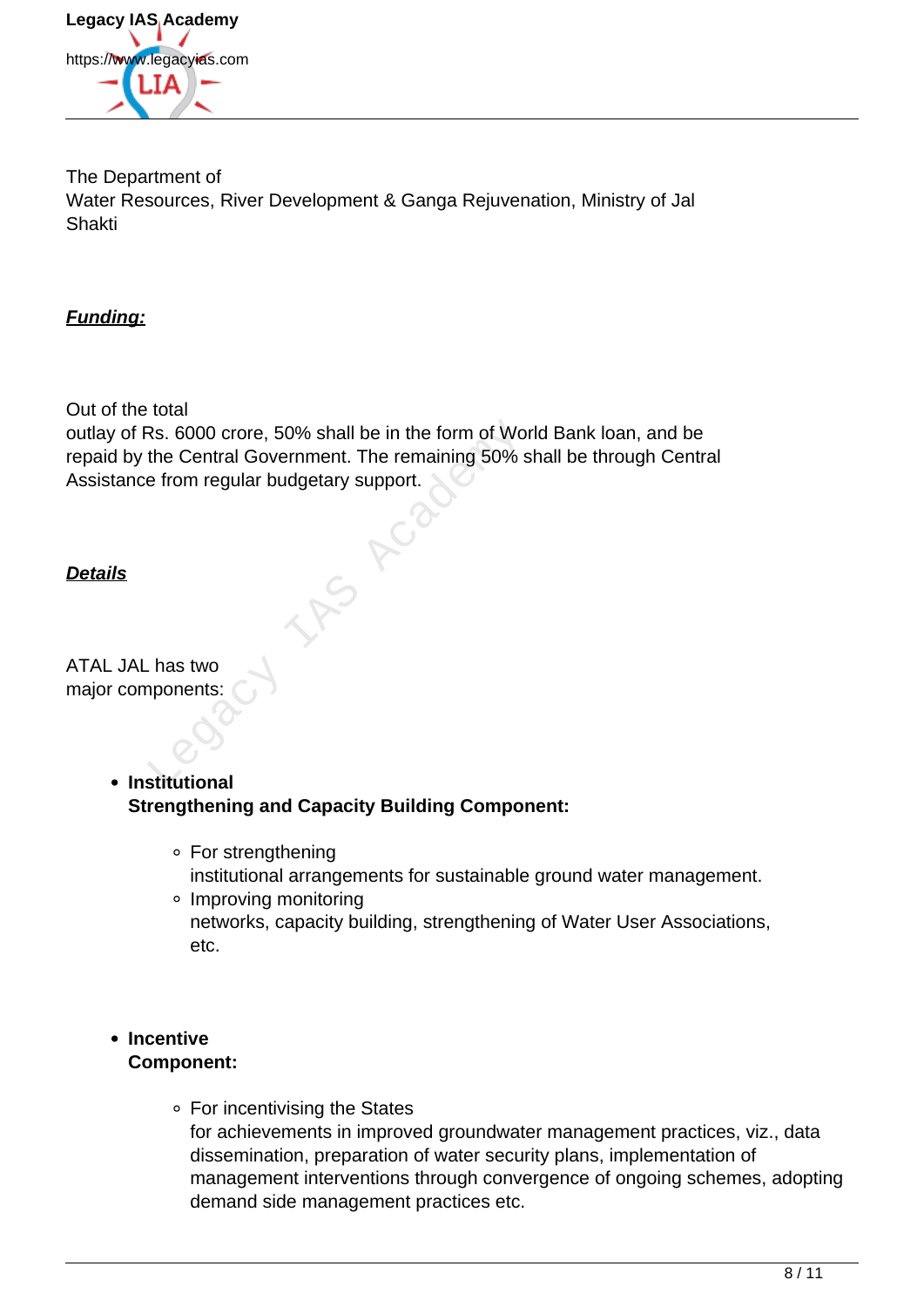

- Source sustainability for Jal Jeevan Mission in the project area with active participation of local communities.
- Will contribute towards the goal of doubling the farmers' income.
- Will promote participatory ground water management.
- Improved water use efficiency on a mass scale and improved cropping pattern;
- Promotion of efficient and equitable use of ground water resources and behavioural change at the community level omotion of efficient and<br>uitable use of ground water resources and beh<br>mmunity level<br><br>DVERNANCE INDEX REPORT<br>ews?

# **GOOD GOVERNANCE INDEX REPORT**

## **Why in News?**

On the occasion of

Good Governance Day, observed on the Birth Anniversary of former Prime Minister Atal Bihari Vajpayee (December 25) The Government of India launched Good Governance Index.

**Details**

- The Index has been scientifically designed on various parameters of governance, keeping in mind the citizen-centricity, seeking to determine the status of governance as it exists today and provide reference threshold for future.
- The GGI takes into consideration ten sectors:
	- 1. Agriculture and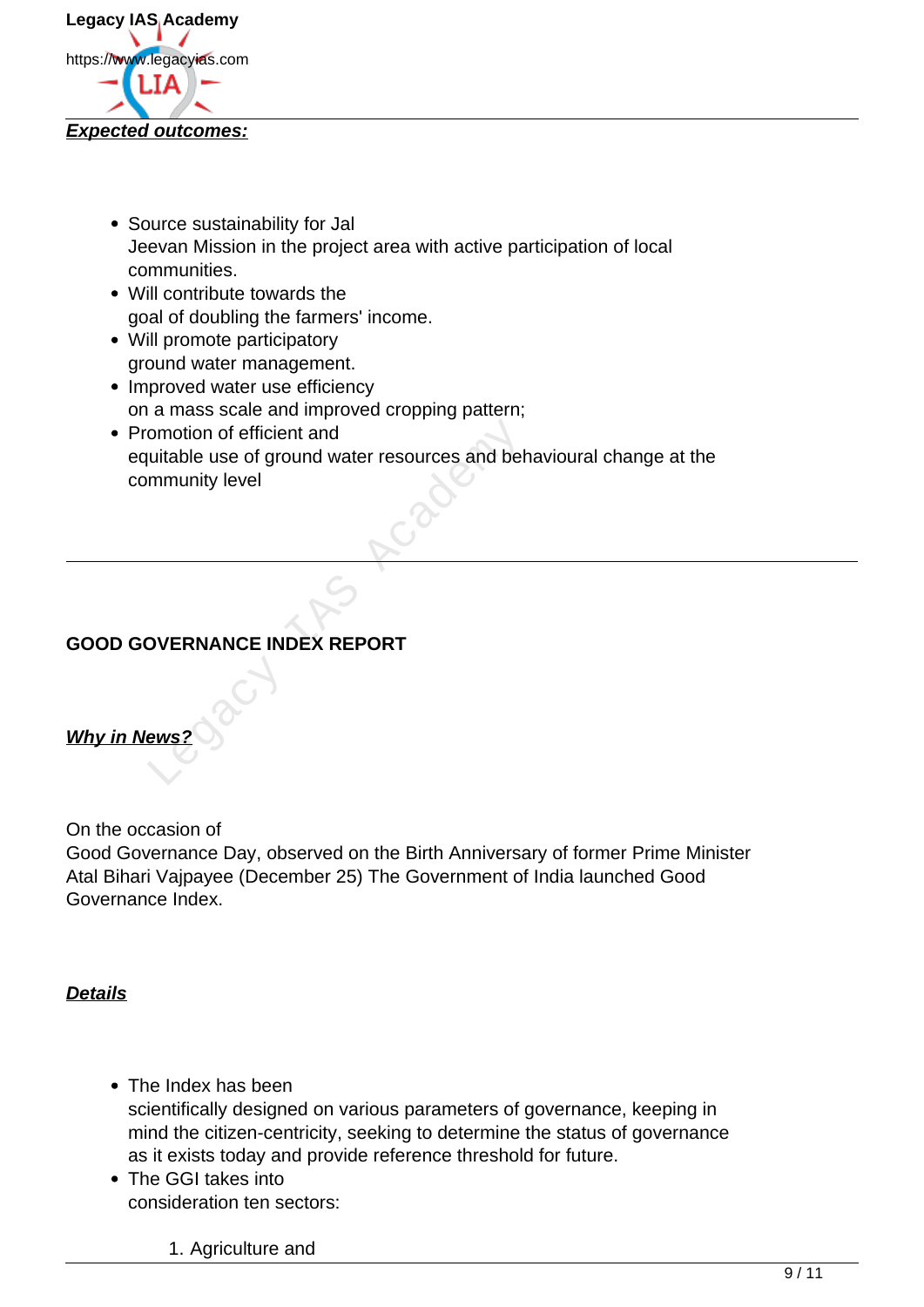- Allied Sectors
- 2. Commerce & Industries
- 3. Human Resource Development
- 4. Public Health
- 5. Public Infrastructure & **Utilities**
- 6. Economic Governance
- 7. Social Welfare & Development
- 8. Judicial & Public **Security**
- 9. Environment and
- 10. Citizen-Centric Governance.
- These ten Governance Sectors are measured on total 50 indicators.

## **Highlights**

- The States and Union Territories were divided into 3 groups namely Big states, North East and hill states and union territories. Examples the Governance Sectors<br>
Examples the measured on total 50 indicators.<br>
Santa China<br>
Examples and Union<br>
Examples the States and union territories.<br>
The States and union territories.<br>
The States and union territori
- Tamil Nadu topped in Good Governance Index in the "Big States" category followed by Maharashtra, Karnataka, Chhattisgarh and Andhra Pradesh.
- Odisha, Bihar, Goa and Uttar Pradesh. Jharkhand were ranked last in that category.
- In the North East and hill states category, Himachal Pradesh ranked first.
- In Agricultural and allied ranking, the best performing states were Madhya Pradesh, Mizoram and Daman and Diu.
- Under the category of commerce and industries, Delhi, Uttarakhand and Jharkhand were the top performers.